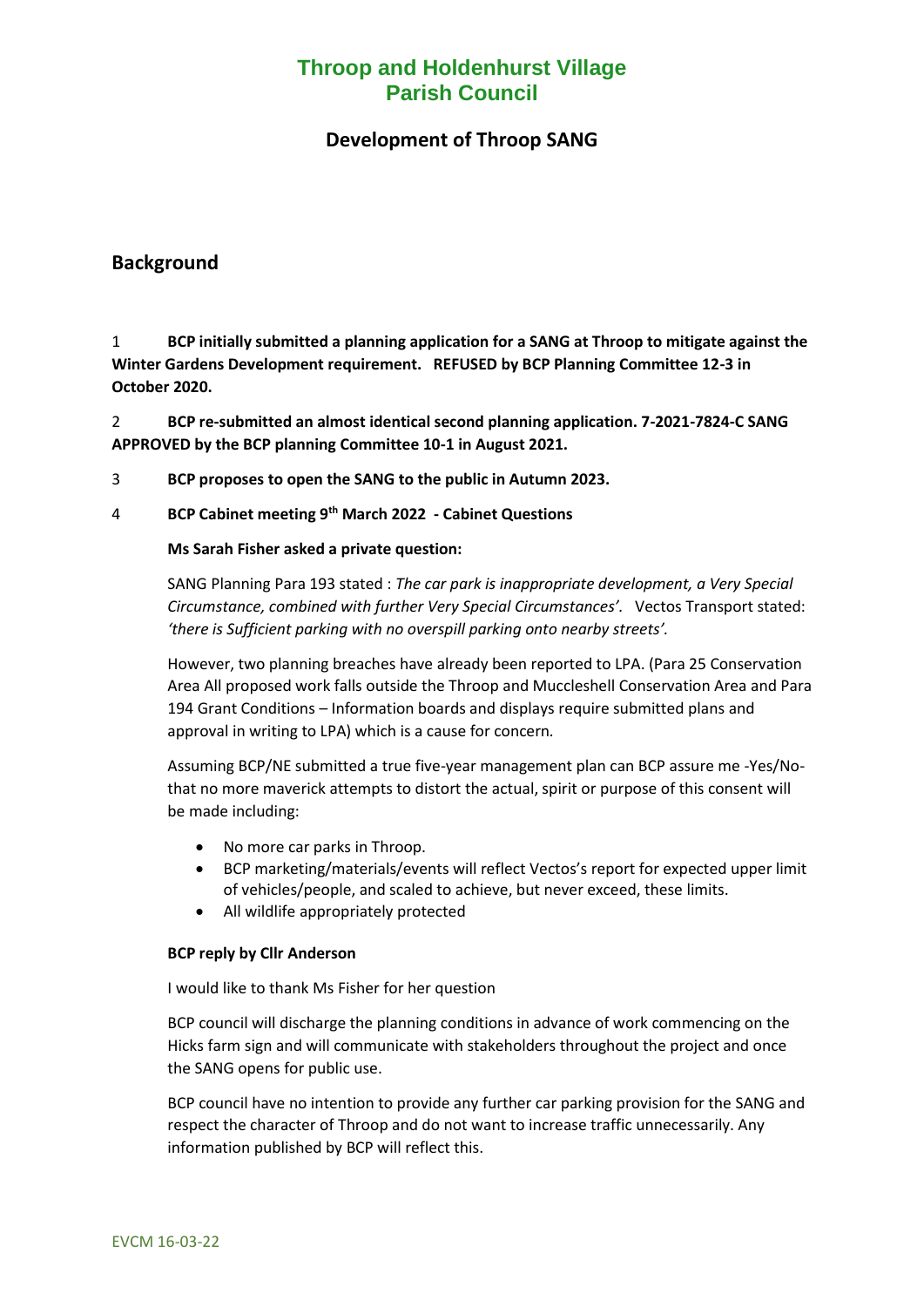# **Throop and Holdenhurst Village Parish Council**

The wildlife value of the SANG is very important locally and the context of Climate and Ecological emergency. Baseline data has already been captured in advance of any works starting and ecological monitoring is provided within the proposal for allocation of funds.

Significant work will take place to improve biodiversity across the SANG including protecting the riverbank, planting thousands of trees to recreate hedgerows and small areas of woodland, all to be part of the countryside Management across BCP.

#### 5 **Cabinet Item 7 considered Report: Development of the Throop Nature Park (Hicks SANG) with recommendations (see attached)**

Cllr Mark Anderson introduced the Item with additional financial requests for £60K for electric power points in the car park, £18K for Ecological enhancements and monitoring and £5K for a timber structure to the car park.

It was approved unanimously by Cabinet.

## **Proposal**

THVC wishes to ensure that all aspects of the **Throop SANG planning consent 7-2021-7824-C,** and the subsequent Cabinet Report **Development of the Throop Nature Park (Hicks SANG) with recommendations** are delivered according to their permissions with special regard for:

#### **1 Ecology, Habitat and Wildlife**

A key component of the SANG is for BCP to conduct wildlife surveys to establish a baseline of nature which will inform future development of the SANG. BCP published research to date: A one day survey by Abbas in 2021, A Vole report 27/01/2021 by Tom Bennett & Ken Hutchinson: Bird Breeding Survey last conducted in 2018, and a report of Hicks Farm 2007 as the only published surveys. (all published on THVC web site). This is woefully inadequate of to establish a decent database as required by the Planning consent. There are a number of knowledgeable naturalists with a deep understanding of both the area and the wildlife who are willing to support research into this baseline survey.

#### **2 Structural elements of the SANG**

It is very important that proper continuous monitoring of the development of the SANG is regularly scrutinised in view of the early reported lapses of the Planning consent. This lack of respect for the planning consent is to be regretted.

### **Resolution**

THVC notes both the Throop SANG planning consent 7-2021-7824-C (August 2021) and the BCP Report: Development of the Throop Nature Park (Hicks SANG) with recommendations submitted at BCP Cabinet on 9th March 2022.